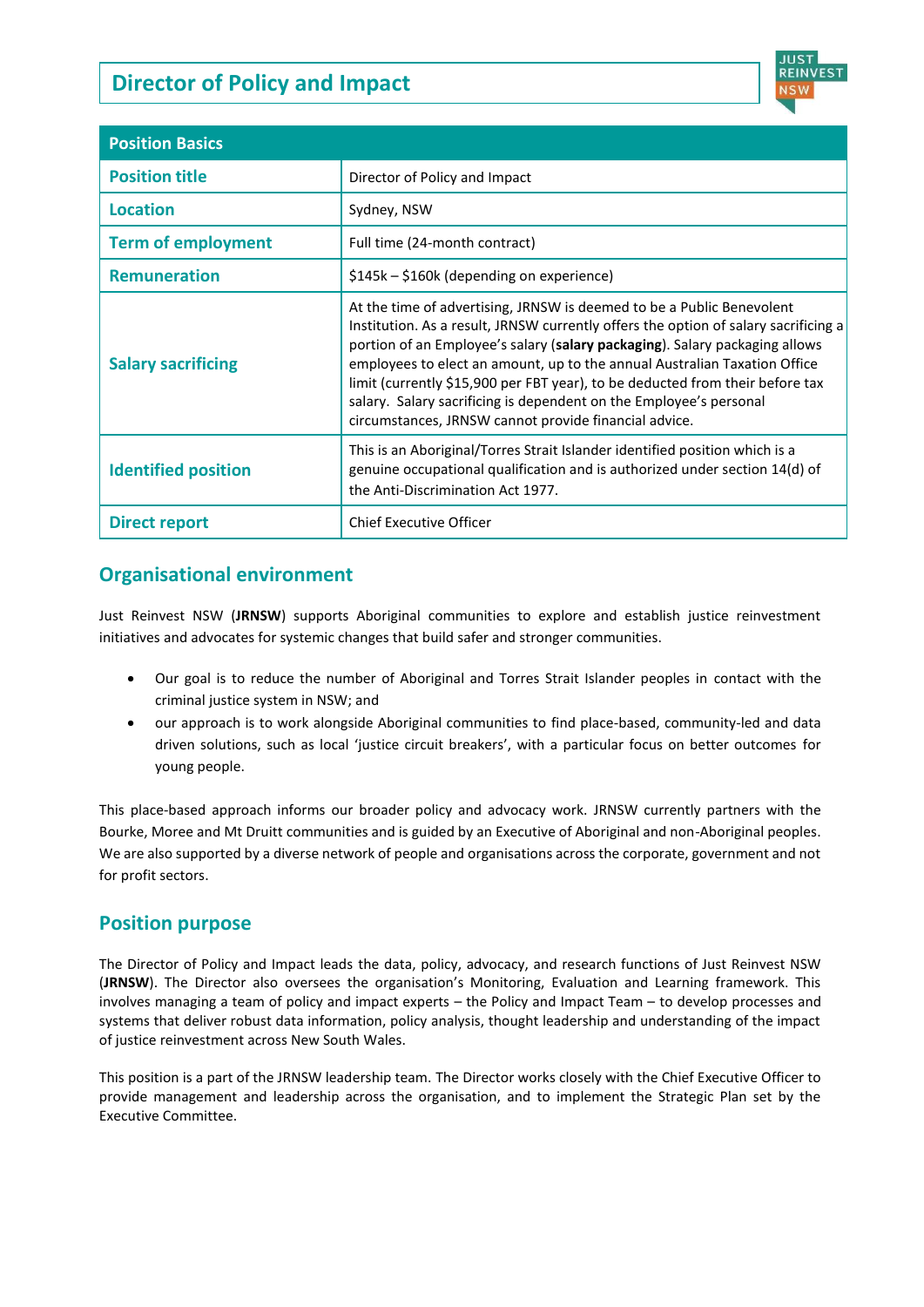# **Working relationships**

### **Internal**

 **Direct report:** the position reports directly to the Chief Executive Officer, JRNSW (Sydney-based).

JRNSW is currently undergoing a restructure. Following the proposed restructure of existing positions and recruitment of new positions, the following positions will report directly to the Director of Policy and Impact:

- Data Analyst (Sydney based);
- Policy Officer (Sydney-based);
- MEL Consultant (Sydney based);
- Community Data and Policy Lead (Sydney based); and
- Project Officer (Sydney based).

**Close working relationships:** the position holder is a staff member of the JRNSW team and works collaborative across the organisation. The position holder is a member of the JRNSW leadership team and supports the Chief Executive Officer to manage the organisation as it implements the Strategic Plan.

The Director will interact with the Executive Committee, including by providing reports at meetings of the Committee in relation to the Policy and Impact Team.

#### **External**

The position holder will build and maintain relationships with other key strategic partners and organisations, including other non-government organisations, key state and federal government stakeholders and academic institutions.

Alongside the Chief Executive Officer, the Director will represent the organisation publicly through speaking engagements and the media.

# **Responsibilities and accountabilities**

### **Key Result Area:**

#### Key responsibilities

•

•

Key responsibilities include, but are not limited to:

#### • **1. Oversee monitoring, evaluation, learning and reporting, including:**

- work closely with the Policy and Impact team and Community Data Leads to develop and implement effective data collection and analysis processes, a data platform and MEL frameworks;
- oversee community collaboration and share expertise in working with communities and community data to offer insights into how to better align community and data-driven decision-making processes with priority areas and goals, ensuring all data work is informed by Indigenous Data Sovereignty principles and practices; and
- liaise with the Grants Officer and Operations Manager to embed MEL into internal and external reporting

#### • **2. Develop and pursue research and policy priorities of JRNSW, including:**

- lead the Policy and Impact team to develop and pursue JRNSW's policy and advocacy priorities, including overseeing specific research and policy projects which align to key policy priority areas;
- liaise closely with Community Data positions to elevate the voices and lived experiences of community into all policy, research and broader systems change work; and
- lead, in consultation with JRNSW's expert partnerships, the development of a fiscal mechanism of 'reinvestment'.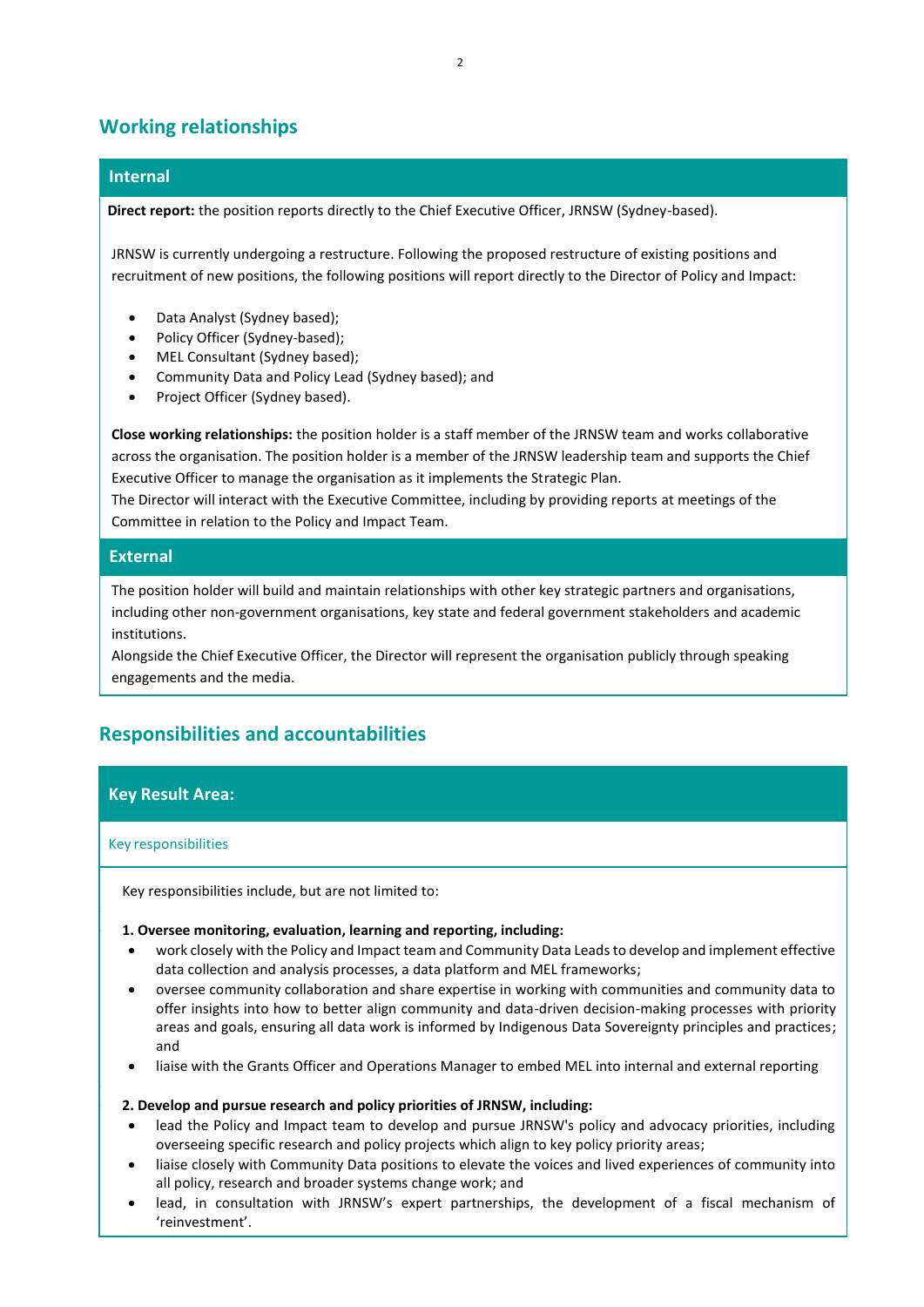#### • **3. Act as the link between JRNSW and expert partnerships to further research and policy priorities, including:**

• ongoing and active engagement with academic and expert stakeholder to explore and develop partnerships between these stakeholders and JRNS.

#### • **4. Exercising executive leadership and direct management of the Policy and Impact team, including:**

- Act as the key contact for consultants and expert partnerships; and
- Support the capability, human resources, and professional development needs of all staff, with a particular focus on building the leadership of local Aboriginal peoples.

#### • **5. Contribute to whole of team responsibilities, including:**

- Support funding opportunities;
- Support professional development opportunities;
- Participate in meetings and training; and
- Develop strong intra-office working relationships.

### **Selection Criteria**

•

•

### **Essential criteria**

- Knowledge and appreciation of the cultural and social needs of Aboriginal people including a commitment to Aboriginal self-determination, a demonstrated understanding of the justice system, its impacts on Aboriginal and Torres Strait Islander people and the need for community-led justice reinvestment initiatives;
- Ability to identify and leverage opportunities to partner with expert partners that align with community-led justice reinvestment;
- Ability to work with minimal supervision, flexibility, demonstrated ability to exercise initiative and discretion and apply problem solving skills;
- Substantial experience in designing, planning, monitoring, reviewing, and reporting using sector tools such as Theory of Change and Logical frameworks;
- Experience and skill in guiding, advising, and training diverse groups on the design and use of MEL tools and processes;
- Some experience in conducting and/or managing reviews and evaluations of projects that use both Quantitative and qualitative monitoring and impact data;
- Knowledge and appreciation of Indigenous Data Sovereignty principles and practices;
- Ability to assess the needs and gaps in MEL capacity and plan programmes of work to build capacity in complex environments;
- Experience in the development of policy and strategic priorities, including overseeing specific research and policy projects;
- Experience in people management;
- Proven organisational and administrative skills combined with excellent oral and written communication skills; and
- Demonstrated commitment to the effective implementation of Workplace Health & Safety and Ethical and Diversity practices in the workplace.

#### **Desirable criteria**

- Masters level qualifications and/or equivalent professional experience at a senior level;
- Experience in the not-for-profit or related sector;
- Strong relationships within government and the press; and
- Current valid unrestricted NSW Driver's licence and a willingness to drive in metropolitan and country locations, travel intrastate and stay overnight or longer.